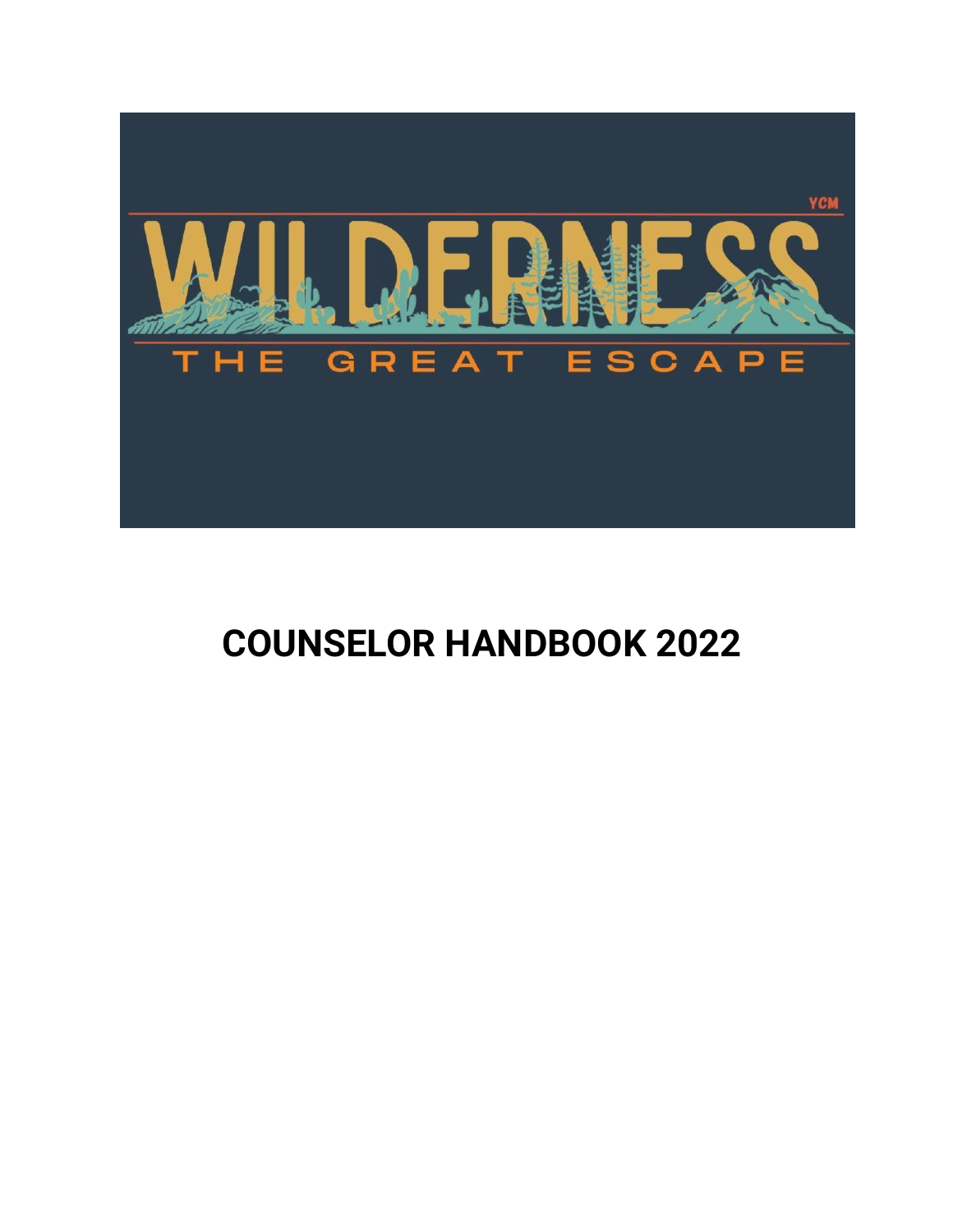## **WELCOME, COUNSELORS!**

Thank you for saying YES! to entering the WILDERNESS of Great Escape with us this summer. Whether you are brand new to the Great Escape or you have attended for 20+ years, we hope this Counselor Handbook will provide you with everything you need to know to prep and have a wonderful experience at camp.

The goal of Great Escape Midwest is simple: We want middle schoolers to know God better. We fully believe God has called us to create this crazy fun atmosphere, bring in wonderful speakers who teach the Word of God, and provide for every need we can imagine so that you - their counselor and/or youth leader - can do what you do best. Build relationships that last. Mentor and give counsel. Continue the relationship when you get home. God will use YOU to impact these kids. We are blessed to provide the place where this will happen.

We are different from a traditional summer camp. At the Great Escape, we want to free as much of your time as possible for you to simply BE with the kids. You won't be planning recreation or running to WalMart to buy craft supplies. You won't be helping in the kitchen or prepping for speaking from the stage. We provide \*almost\* everything so that you can focus on your campers. Later in this handbook we will outline a few things we don't provide so that you can prep ahead of time.

It is such an honor to partner with you in reaching your students with the Good News of Jesus Christ. Consider yourself officially part of the family! We can't wait to get to know you. Don't hesitate to let us know if there is anything we can do to serve you. Your counselor care representative is a great resource, but we are ALL here for you!

Can't wait!

Dave & Nick Great Escape Midwest Directors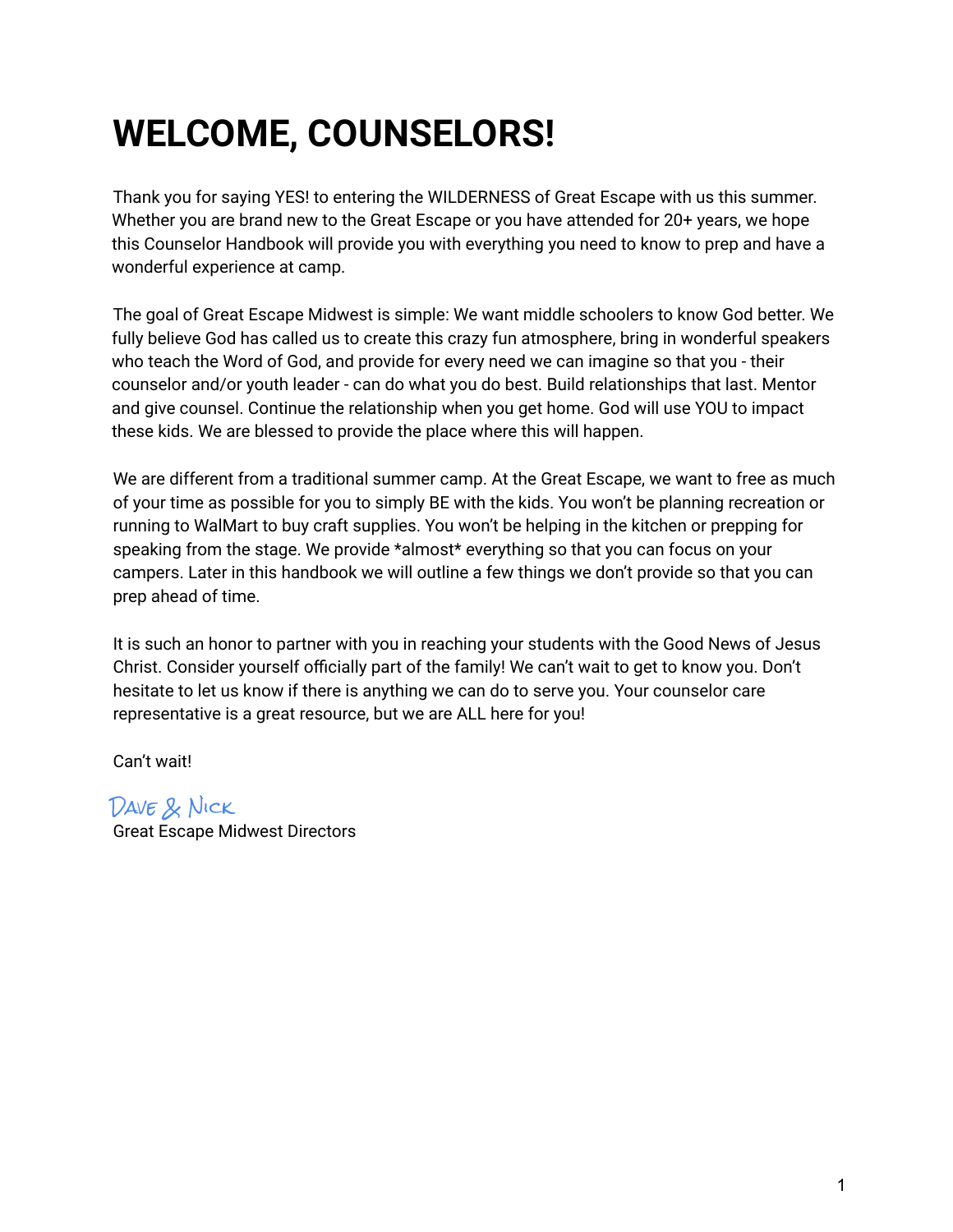# **TABLE OF CONTENTS**

### **Page Content**

- 2022 Theme
- Leader Preparation
- Medical & Housing Info
- Packing List
- 9 Important Random Stuff (every camp has to have a list like this!)
- Schedule at a Glance
- Arrival and Registration
- Meals
- On the Point & Quiet Time
- Recreation
- Sessions
- Small Groups & Afternoon Options
- Aftermaths
- Family Time
- Who's Who? (and contact info)
- Camp Rules & Sexual Misconduct Policy
- *To Do List - READ ME!*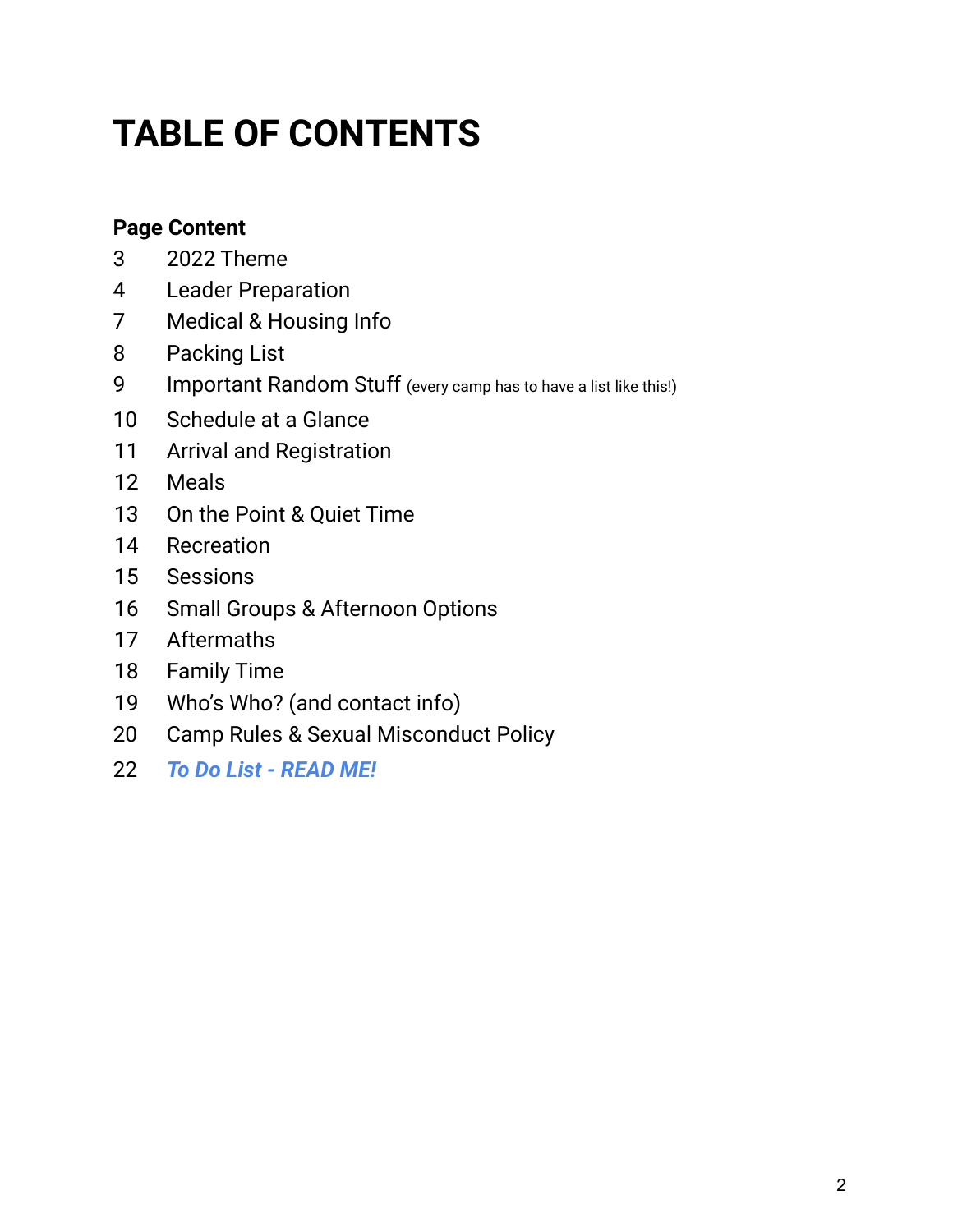### **2022 THEME: Wilderness**

Campers will venture with their counselors this year to the Wild places of the world. Desserts, Oceans, Mountains, Jungles, often harsh and dangerous environments, away from society. These are places where God has consistently sent His people, prophets, and His son throughout scripture. Students will be encouraged to embrace Wilderness life. Whether students find themselves lonely and isolated in their current day to day, in need of rest and recovery, or encouragement to explore a spiritual training ground apart from distraction; The Wilderness can provide this and much more.

At Great Escape Midwest, we really enjoy connecting the theme in all areas of camp. Games, crafts, small group curriculum, and content from the stage will all revolve around our theme. We highly encourage you to join us in this!

Costumes and props are a great way to do so. Just make sure they are appropriate and safe! This will start on day one, where you will see the Work Crew and many of the veteran churches pile off their buses wearing safari or backpacking style clothing, and some in wild animal costumes roaming around. You and your kids are welcome to join the shenanigans, and you are JUST as welcome to come in everyday clothing. Whatever feels most comfortable to you is fine by us!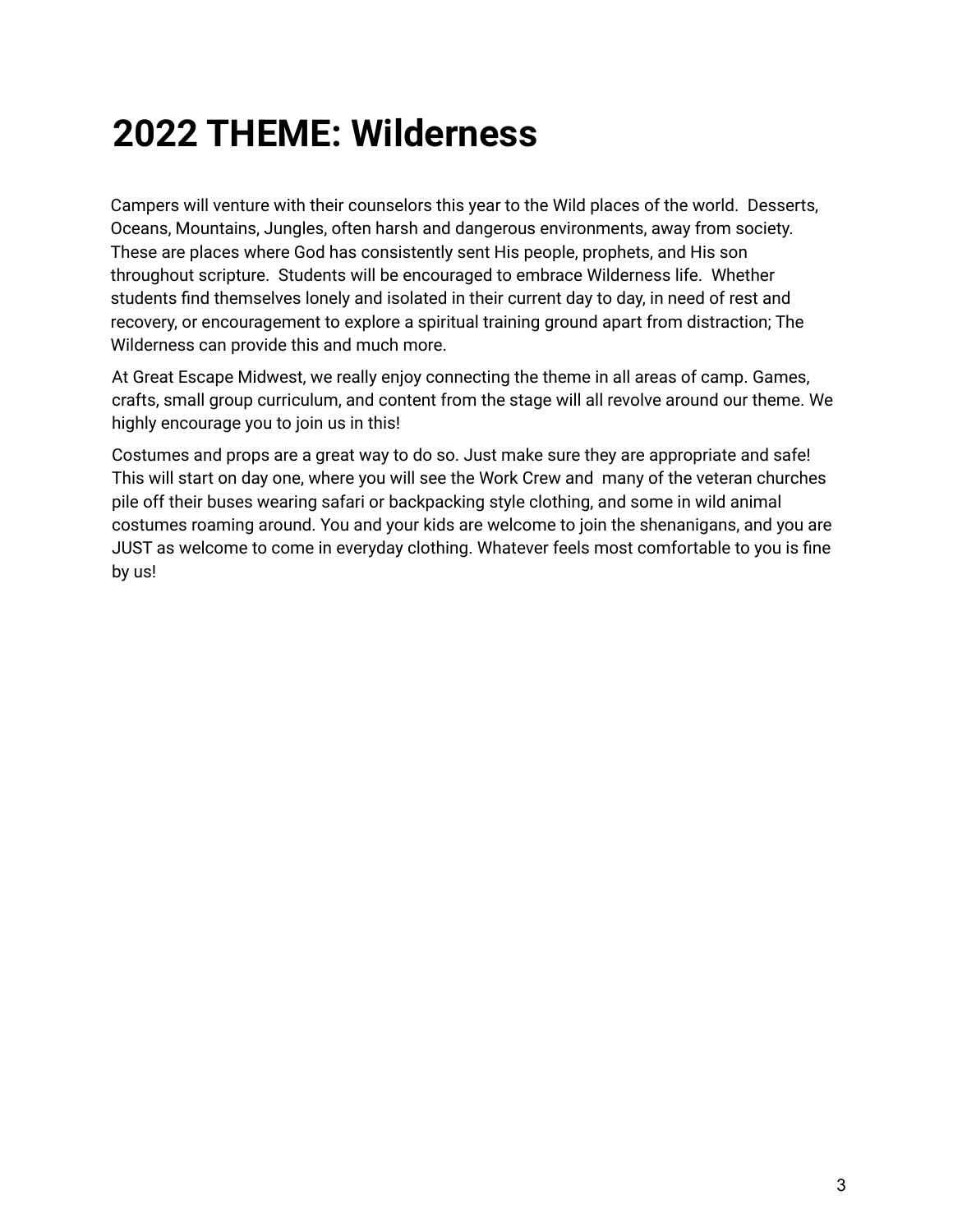# **LEADER PREPARATION**

Counselors are the key to a successful week at camp. The success of our camp is in the success of your ministry after you get back home!

Begin spending time with your team of adult leaders NOW. Topics to cover:

### **Counseling**

Review good listening and communication skills. Remind them that their attitude will be reflected in the campers -- so be energetic and enthusiastic! Each adult should be trained in how to lead a person to Christ. Knowledge of several key verses is helpful.

### **Discipline**

Make sure all of your counselors understand the rules and regulations of the camp (see separate page toward the end of this handbook). Discuss how to handle different situations so everyone will be of one accord. Please set a good example for your students to follow.

### **Know the Schedule**

All counselors should know the daily schedule. All counselors are responsible for getting your campers to the correct location. It is just one week -- Make sure counselors are on board with NOT skipping out on any experiences.

### **Group Leader Expectations**

Make sure that every adult clearly understands their role at the camp. They need to know the importance of their participation, attitude, focus on safety, and good boundaries.

### **Pray**

Spend time in prayer for your leaders. They will play a key role in your week with the Great Escape! Also, encourage your leaders to pray for each student that will be attending this camp.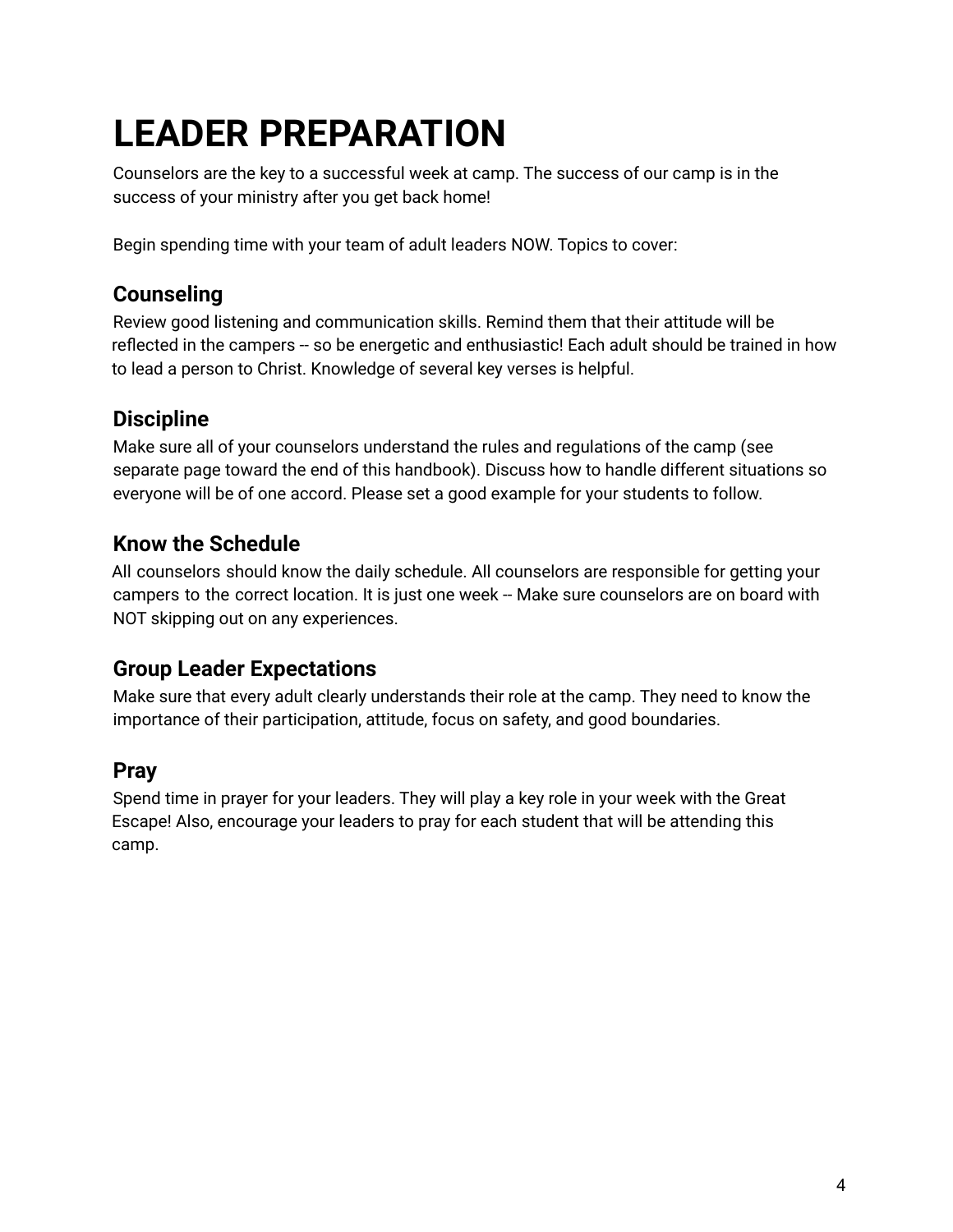## **TIPS ON LEADING STUDENTS**

- 1. Establish an atmosphere of acceptance. Most teenagers are afraid to express their opinions because they are afraid of being ridiculed, laughed at, or considered dumb by their peers. They need to feel secure before they share their true feelings and beliefs.
- 2. Affirm all legitimate expressions of opinions from your group members. Make certain everyone knows his or her comments and contributions are appreciated and important.
- 3. Discourage the students from thinking of you as the "authority" on the subject.
- 4. Actively listen to each person. God gave you one mouth and two ears. Good discussion leaders know how to listen.
- 5. Do not force anyone to talk. Invite them, but do not insist they comment. Each member should have the right to "pass."
- 6. Do not take sides during discussion. You will possibly have differing opinions in the group. This is very stimulating to a discussion, but do not make the mistake of agreeing with one side or the other. Instead, encourage both sides to think through their positions and to defend their points of view.
- 7. Do not allow one person including yourself to monopolize the discussion. Try to encourage equal participation from all students. Remember that it is the kids' turn to talk.
- 8. Arrange seating to encourage discussion. It is best to sit in a circle with everyone at the same eye level.
- 9. Sometimes a "warm up question" is helpful. Ask something simple that is easy to answer, like "What is your favorite app?" or "If you could only eat one type of food for the rest of your life, what would it be?" Once a student has answered a question like this, they are more likely to answer others.
- 10. Don't be intimidated by silence. Let the students think about the question.
- 11. Stay on topic. It is common for a discussion to go off on tangents. If the tangent is fairly close to what you're talking about, see it through for a little bit. Otherwise, tell the group that you can talk about that topic later, but for now you need to finish your discussion.
- 12. Ask open-ended questions. When asking questions of students, ask questions that require more than a one-word response. Ask for their opinion or how they feel about something. Ask questions about how or why things are the way they are.
- 13. Go from general to specific. Kids will be more willing to talk about topics in general at first and then talk about how the topic affects them personally.
- 14. Remember it is not a good group if you do all the talking.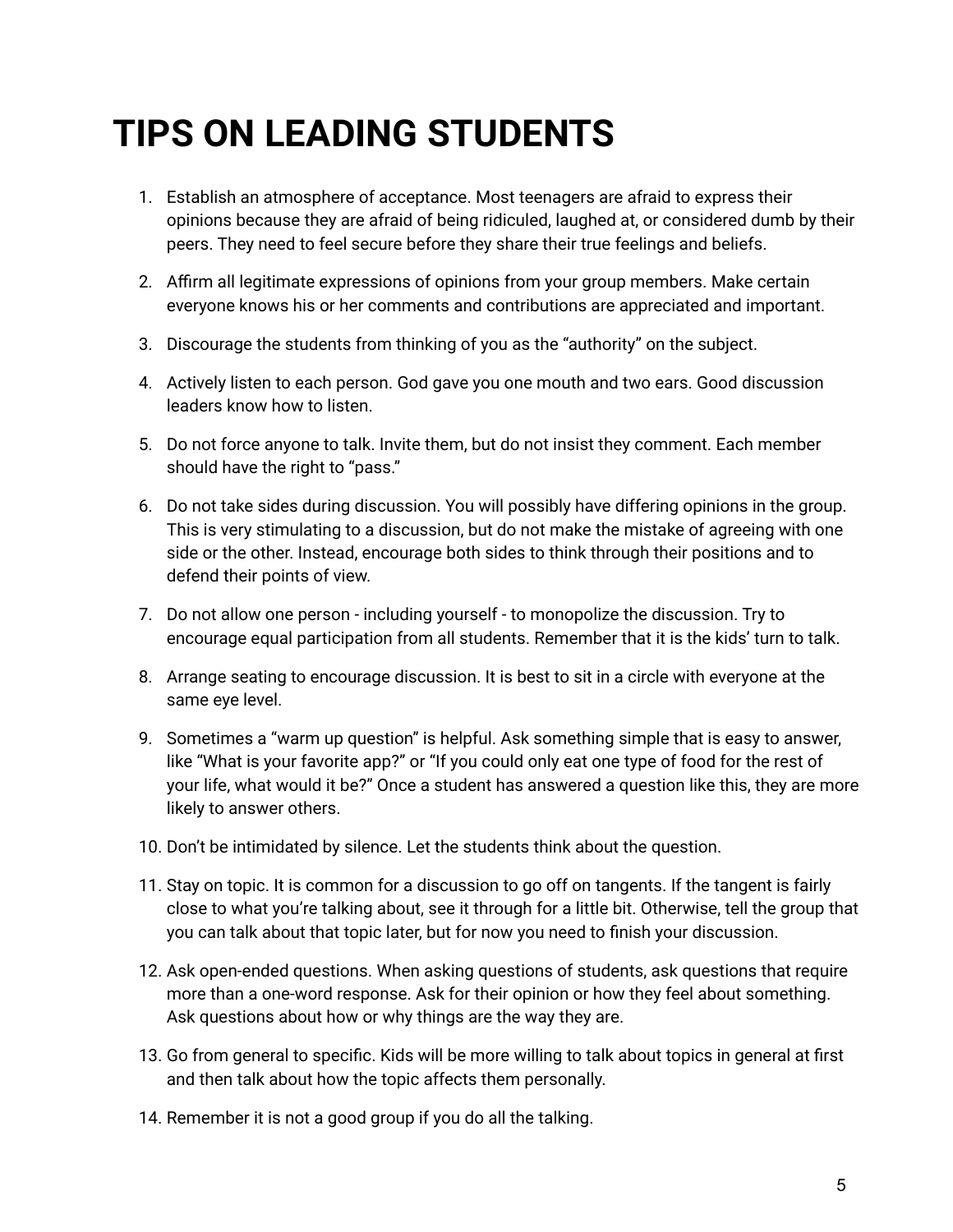## **SHARING YOUR FAITH**

(Examples if you need some help with this type of conversation)

#### **The Roman Road to Salvation**

Romans 3:23 For all have sinned and fall short of the glory of God.

Romans 6:23 We must realize that our sins separate us from God!

Romans 5:8 God so loved us that even while we were yet sinners, He died for us!

Romans 10:9-10 If you confess with your mouth, "Jesus is Lord," and believe in your heart that God raised him from the dead, you will be saved.

Romans 10:13 Everyone who calls on the name of the Lord will be saved.

#### **Sample Prayer to Receive Jesus**

Lord Jesus, I know that I have messed up and need your forgiveness. I was made for you, but I've been living for me. I want to begin a relationship with you now. I believe that you died in my place, to pay the penalty for my sin. I believe that you rose again for my salvation and to lead me into the joy and freedom of life with you. Please forgive me of my sins. I invite you to come into my heart and life as my Lord and Savior. In Jesus' name, Amen.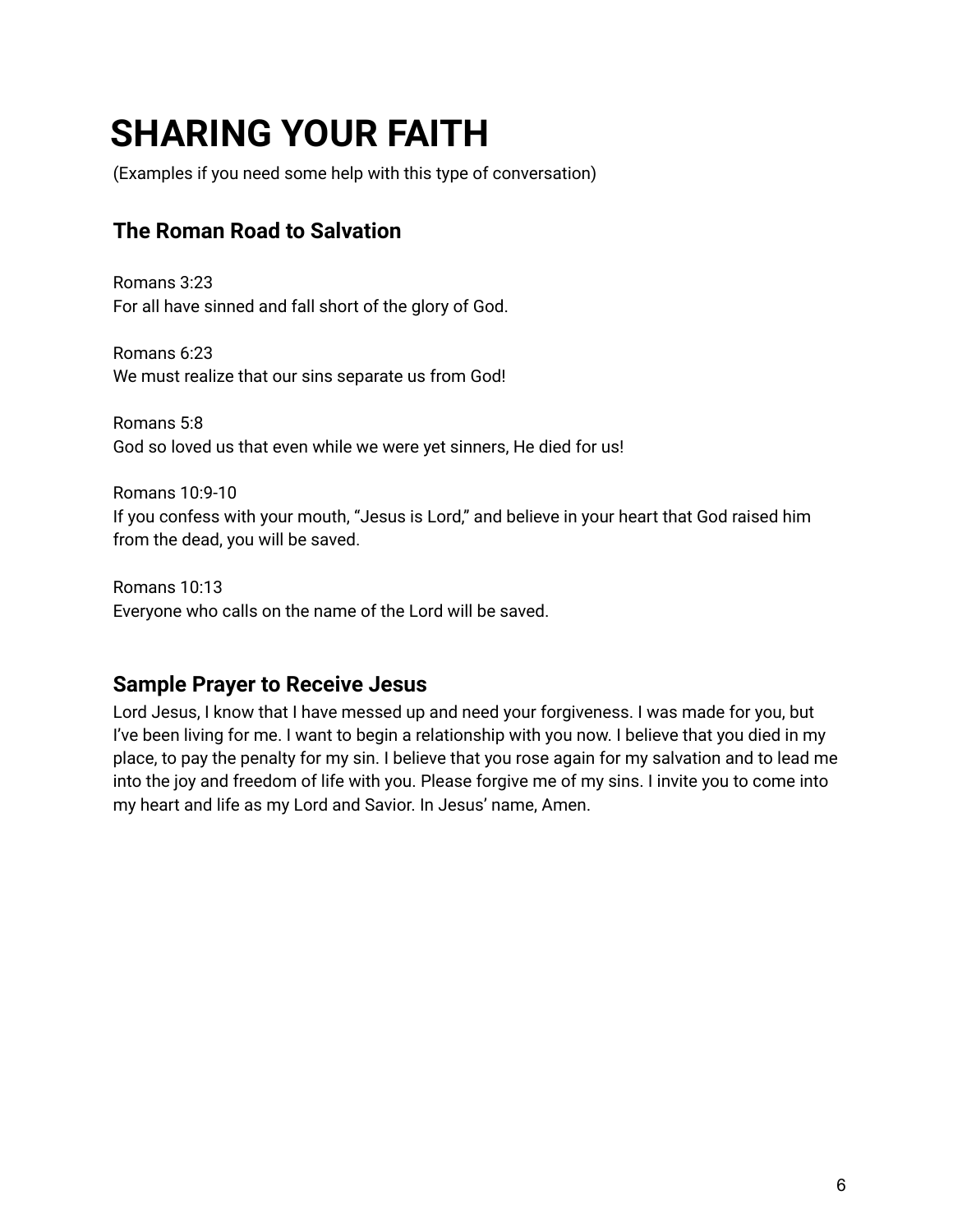## **MEDICAL & HOUSING INFO**

#### **Medical Information**

Every group is responsible for all camper injuries. YCM (Youth Conference Ministries) does not provide nurses or doctors on site, but will distribute simple first aid items during recreation. In the event of an injury requiring professional attention, group leaders should inform the Green Lake Conference Center front desk and then either call for an ambulance or drive the camper to the nearest Emergency facility.

Group leaders are also responsible for administering prescriptions to any campers who require and bring them.

#### *Each group will need to bring a small first aid kit.*

Especially Band-Aids, tweezers, a thermometer, Tylenol, Pepto-Bismol, Antacids, antiseptic, antibiotic ointment, ace bandages, and small ice packs or baggies.

It is mandatory and necessary that you use the medical release forms provided for you by YCM. You MUST bring two (2) copies of each student's and leader's form with you to the conference, as we will need one and you will need to keep one in your possession.

#### **Housing Information**

- Room assignments will be given to you upon your arrival.
- We cannot pre-house your group. The housing is not completed until the registration numbers are final, only a few days before the start of camp.
- You need to establish a contact person and phone number for your parents in case they need to reach their child.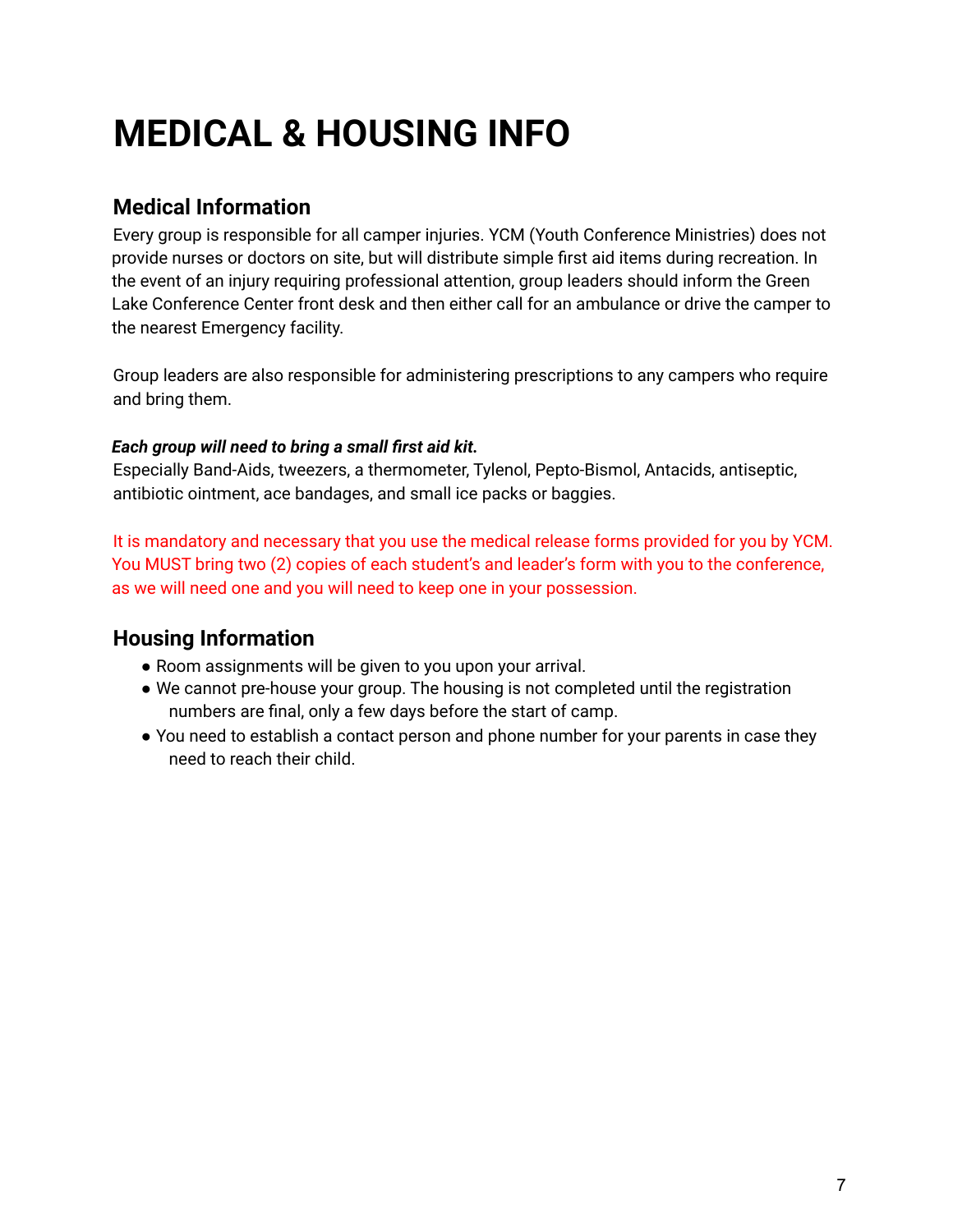### **PACKING LIST**

#### **Bring**

- Bible, pen, journal, or notebook
- Modest clothing that can get dirty
	- $\circ$  Pack for extreme temps. Wisconsin can be really hot and really chilly in the same day!
	- Make sure clothes for Morning Rec can get dirty/possibly stained it's messy out there
- Modest Bathing Suits
	- Guys Shorts style. No speedos.
	- Girls One piece or wear a t-shirt over a bikini
- Hat, sun block, sunglasses, water bottle, bug spray
- Hiking boots or good tennis shoes (bring at least one pair of closed-toe shoes!)
- If desired: Sturdy sandals like Tevas or Chacos (leave the rubber flip flops at home… they WILL break!)
- Laundry bag and a couple of trash bags for dirty clothes
- Jacket or raincoat
- Hand sanitizer
- Wilderness/Camping attire/costumes (we want to see your outdoorsy adventure side)
- Flashlight
- Old Beach Towel okay with getting dirty/stained
- Spending money (t-shirts for tie dye, banana boat, snacks, etc.)
- At least one can of shaving cream (per kid) no gel or menthol (cans should be given to your leader before the ride to camp!)
- Counselors please bring a travel coffee mug for On the Point coffee

### **Do NOT Bring**

- Any form of mind-altering substances
- Tobacco products
- Weapons of any kind
- Firecrackers/Fireworks
- Electronic devices
- Laser pointers
- Skateboards, bicycles, scooters, or rollerblades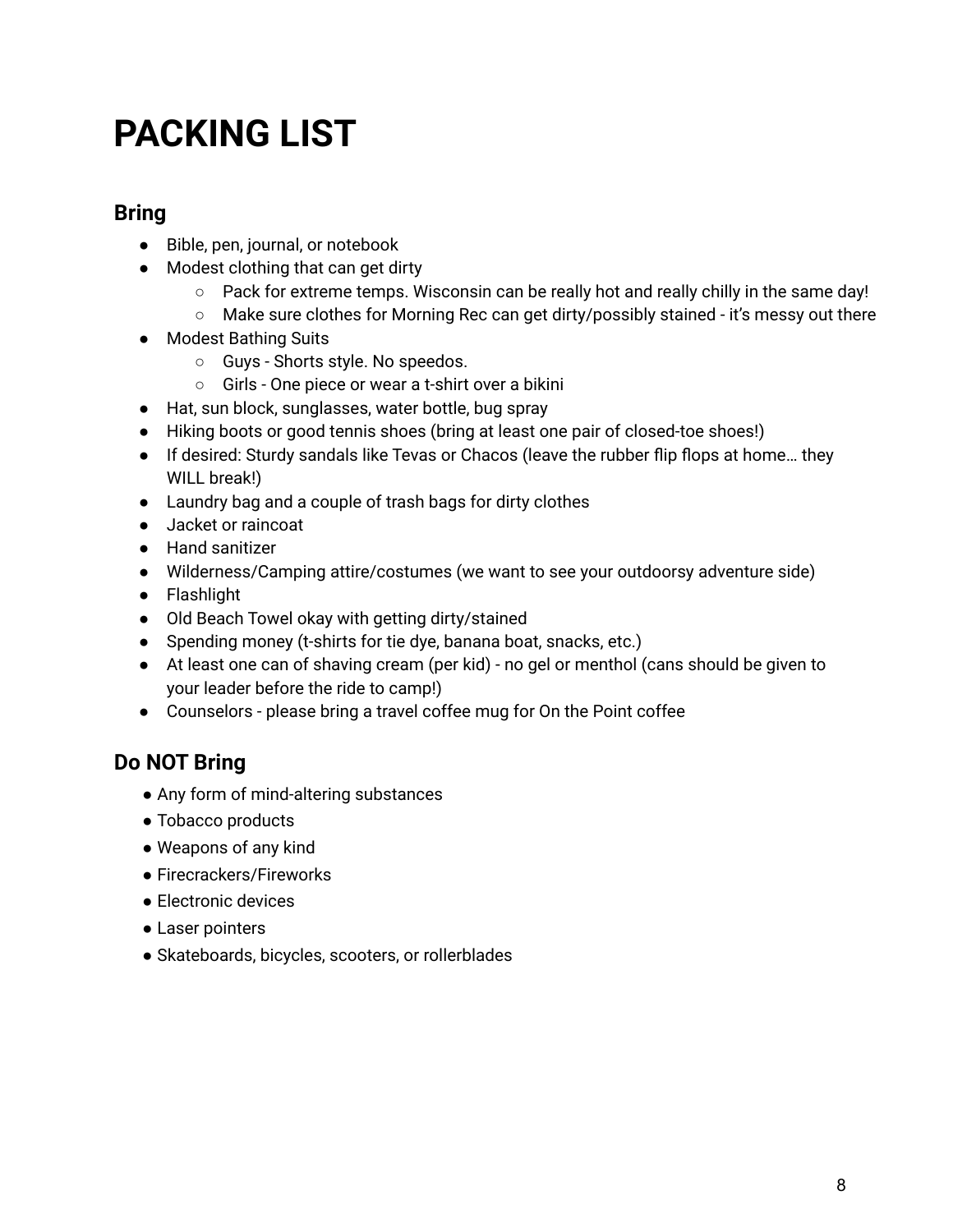## **IMPORTANT RANDOM STUFF**

- Room assignments will be given at registration. Contact your counselor care representative if your group has special needs or requests.
- Upon arrival, report broken or damaged furniture in your dorm room to your counselor care representative to avoid charges for damage. Please do this right away.
- Skateboards and rollerblades (or anything on wheels other than your buses/vans!) are not allowed.
- The Great Escape and Greenlake Conference Center will not be held responsible for stolen items. Be sure to lock up. We haven't had a theft issue, but we'd rather be safe than sorry with so many people around.
- We highly encourage you to help your campers go "screen free" during the week of Great Escape. It allows your kids to fully enjoy the experience while they are at camp. They are useful for the long car trip to and from camp, but on the campgrounds they can be a liability and distracting
- Swimming is allowed only at designated times and modest swimwear is required.
- **Churches are responsible for providing first aid to their campers.** Great Escape will have a limited supply of bandaids and basic necessities on hand. Be sure your church brings a first aid kit and has a plan for caring for your campers if there is an illness or injury. We are happy to assist if you need help locating a doctor's office or hospital.
- If a parent or guardian needs to leave a message for their children and cannot get a hold of you, they can call the Greenlake Conference Center at 920-294-3323.
- Consider making name tags on lanyards for your kids. We do not provide them, but it is a great way to learn names, and different lanyards help identify which church is which.
- Send mail to:
	- Your child's name The Great Escape Church Name Green Lake Conference Center W2511 State Road 23 Green Lake, WI 54941
	- If you send mail, do so early! Include a return address in case it arrives too late. Mail will be distributed at counselor meetings. Campers will be fed well throughout the week; there is no need to send care packages of candy and food.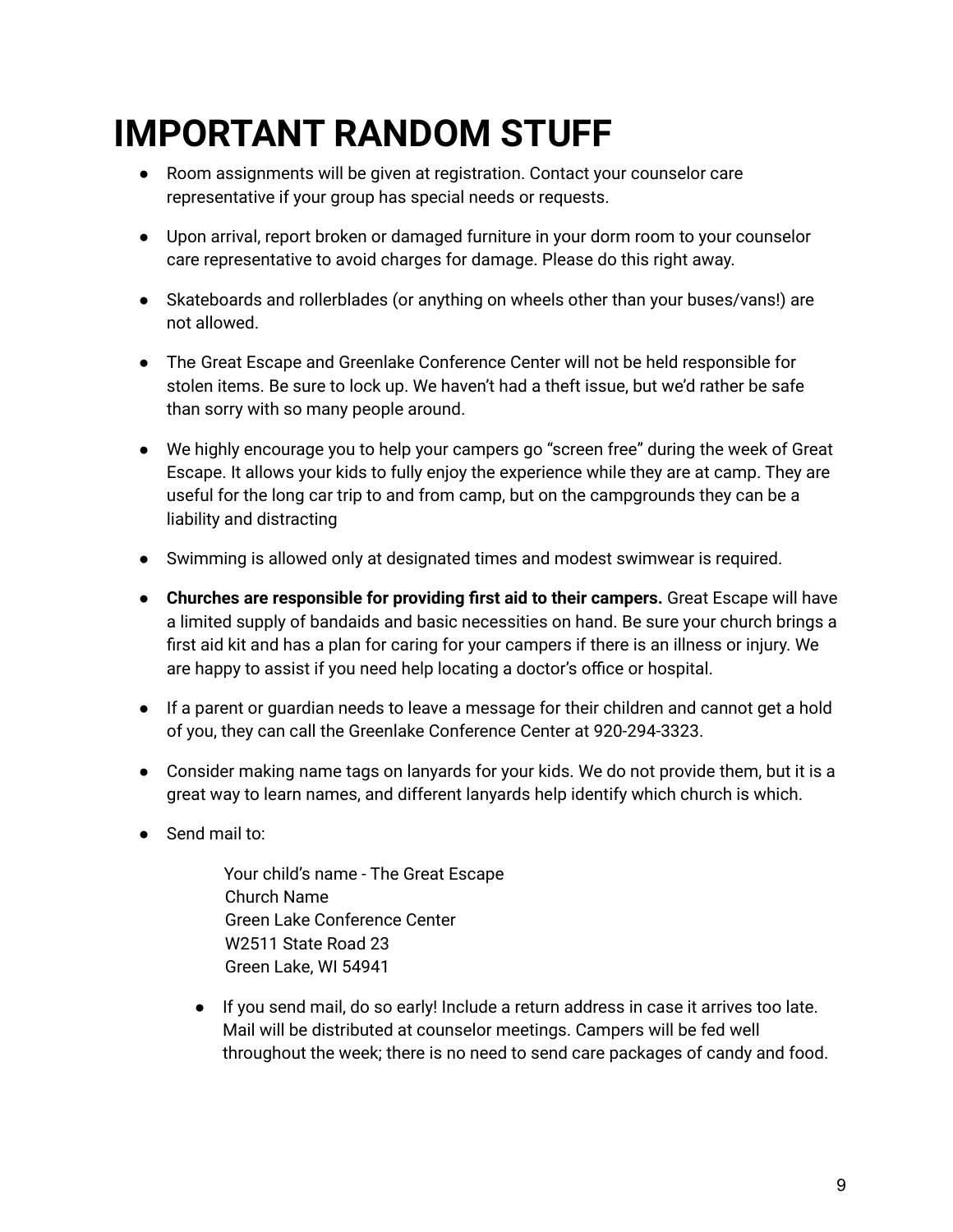# **SCHEDULE AT A GLANCE**

New to the Great Escape? Have no fear! The next several pages will describe these events in detail and outline anything you may need to do to prepare.

#### **Monday**

| 3:30 PM  | Arrival and Registration (Pillsbury Hall a.k.a. "The Auditorium") (Head to the |
|----------|--------------------------------------------------------------------------------|
|          | lake for some waterfront games as soon as you are settled in)                  |
| 5:30 PM  | Official Welcome and Kick Off (by the lake)                                    |
| 6:00 PM  | Dinner (Dining Hall)                                                           |
| 7:00 PM  | MANDATORY Counselor Meeting (side room in Dining Hall a.k.a. "Counselor Room") |
|          | Campers - Free time outside with Work Crew monitoring                          |
| 8:00 PM  | Evening Session (Auditorium)                                                   |
| 9:45 PM  | Aftermath                                                                      |
| 10:00 PM | <b>Family Time</b>                                                             |

#### **Tuesday - Friday**

| .                 | .                                                                             |
|-------------------|-------------------------------------------------------------------------------|
| $7:15 \text{ AM}$ | "On the Point" (optional morning devotional. Coffee provided for counselors!) |
| 8:00 AM           | <b>Breakfast (Dining Hall)</b>                                                |
| 8:40 AM           | Counselor Meeting (Counselor Room. Send one counselor per church)             |
| 9:00 AM           | Quiet Time (Amphitheater)                                                     |
| 10:00 AM          | Recreation (Rotation through three different fields)                          |
| <b>Noon</b>       | Lunch (Dining Hall)                                                           |
| $1:15$ PM         | Afternoon Session (Auditorium)                                                |
| 2:30 PM           | <b>Small Groups</b>                                                           |
| 3:30 PM           | Tournaments/Crafts/Afternoon Adventures/Free Time                             |
| 5:30 PM           | Dinner (Dining Hall)                                                          |
| 6:30 PM           | Counselor Renewal Time (Counselor Room)                                       |
|                   | Campers - Free time outside with Work Crew monitoring                         |
| 7:30 PM           | Evening Session (Auditorium)                                                  |
| 9:45 PM           | Aftermath                                                                     |
| 10:00 PM          | <b>Family Time</b>                                                            |
|                   |                                                                               |

### **Saturday**

- Camp is over :(
- There are no meals provided, and there are no activities.
- Wake up, clean up, pack up, and hit the road. We'll see you next year!
- **Be sure to plan for breakfast for your group**. Many groups bring granola bars, poptarts, and juice boxes for the ride home.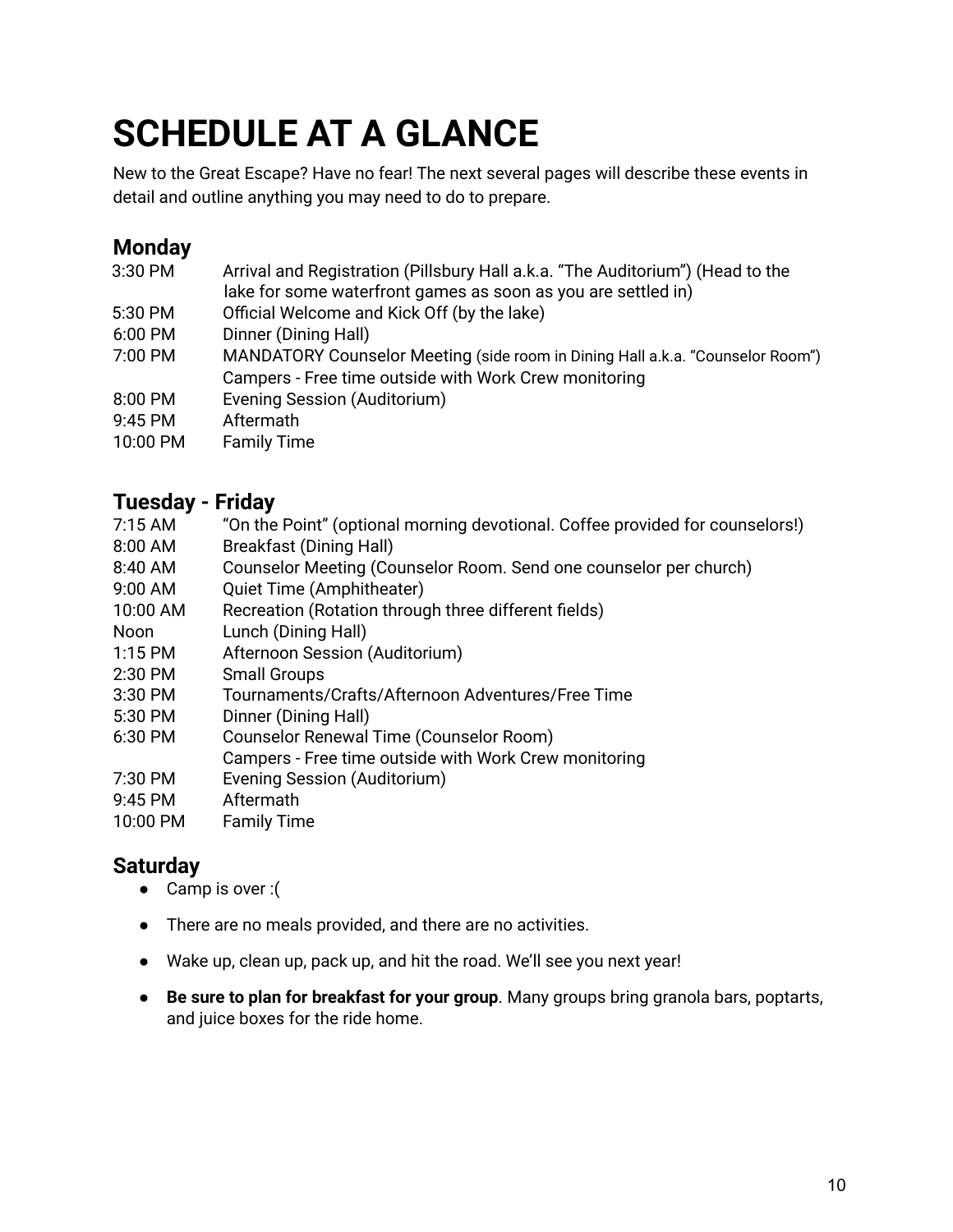## **ARRIVAL AND REGISTRATION**

Groups should NOT arrive any sooner than 3:30pm on Monday, July 11.

- 1. Pull into the lovely Green Lake Conference Center (glcc.org). You will drive through a golf course (be cautious when you come to the one-lane bridge!) and follow stunning Lawson Drive through the forest until you get to the lake.
- 2. Veer right and keep following Lawson Drive along the lake until you reach Pillsbury Hall (you won't be able to miss it! We will be outside ready for you!)
- 3. Prepare for a line. Sometimes you will zip right through registration. However, sometimes several large groups arrive at the same time. Please be patient and prepared for this. We will have Work Crew checking on you as you wait.
- 4. When it is your turn, you will be directed to take a group photo with your church, and then you will send one adult representative (usually the youth pastor or head counselor) into the lower level of Pillsbury Hall. The rest of your group will be able to move to their assigned rooms while that head counselor is inside. Keys will be provided by an adult volunteer.
- 5. VERY IMPORTANT: Please do not abandon your vehicle without a driver! If you are the only adult able to drive your vehicle, please follow the work crew as they direct you to your rooms. Once your kids have put their stuff in their rooms, you will be encouraged to go straight to the lake. If there is no other adult able to go in for registration previously, it is at that time that you should meet with your Counselor Care representative in the lower level of Pillsbury Hall.

#### **What to have handy:**

- Two copies of your students' and leaders' medical forms (one for us one for you)
- A form of payment for any unpaid totals of registered students or leaders
- Patience, as this process can move slowly or it can move fast, it just depends on when churches arrive. We appreciate you!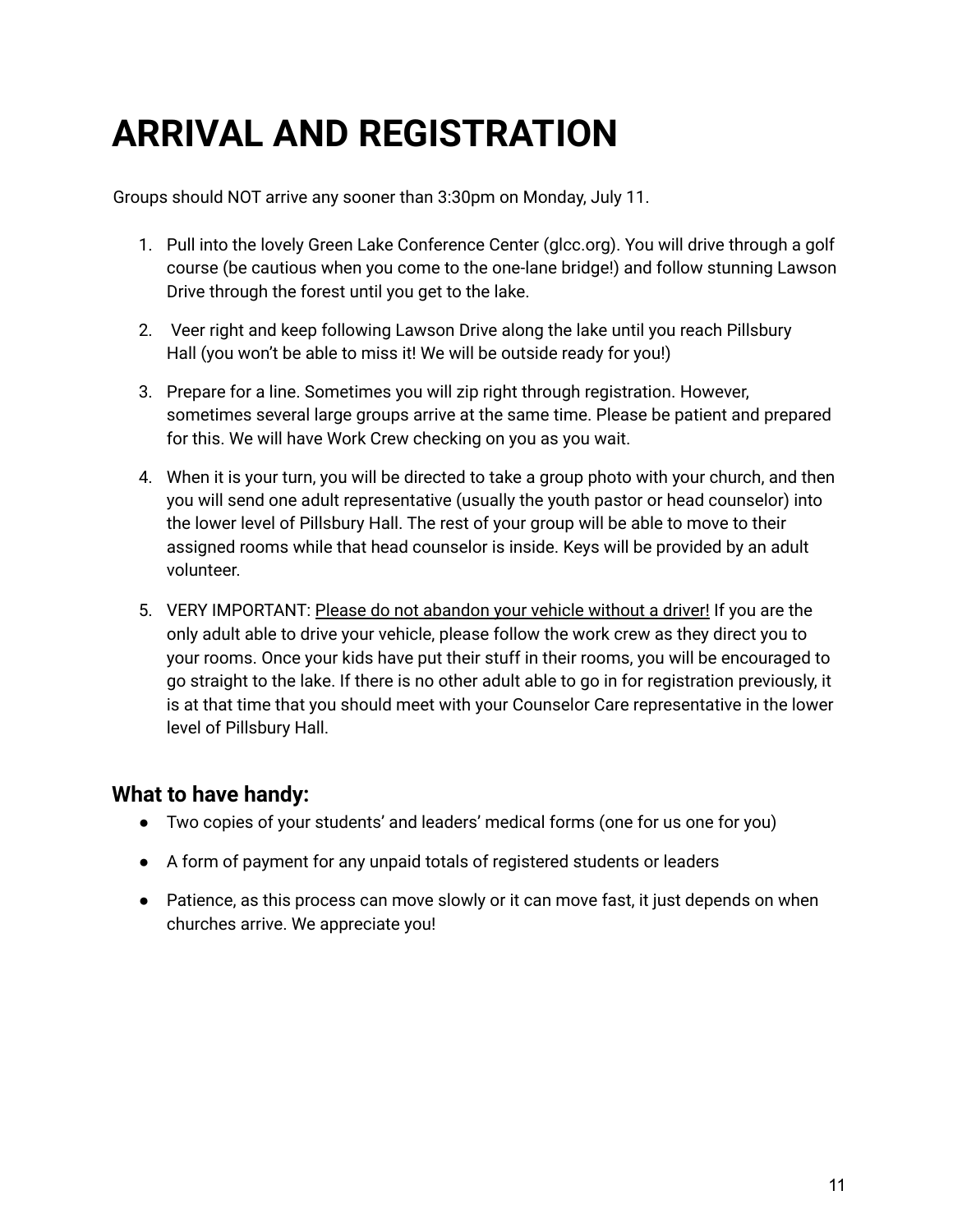## **MEALS**

Each person in your group will receive a wristband that should be worn all week. These bracelets are your "tickets" into meals, and the color is significant. There are limited extras available, so please stress to your campers that they should not lose it.

The Dining Hall is a buffet with healthy and hearty items available. You'll find both savory and sweet. (Campers tend to flock to the ice cream bar more than the salad bar...). Be sure you are encouraging them to drink water on hot days!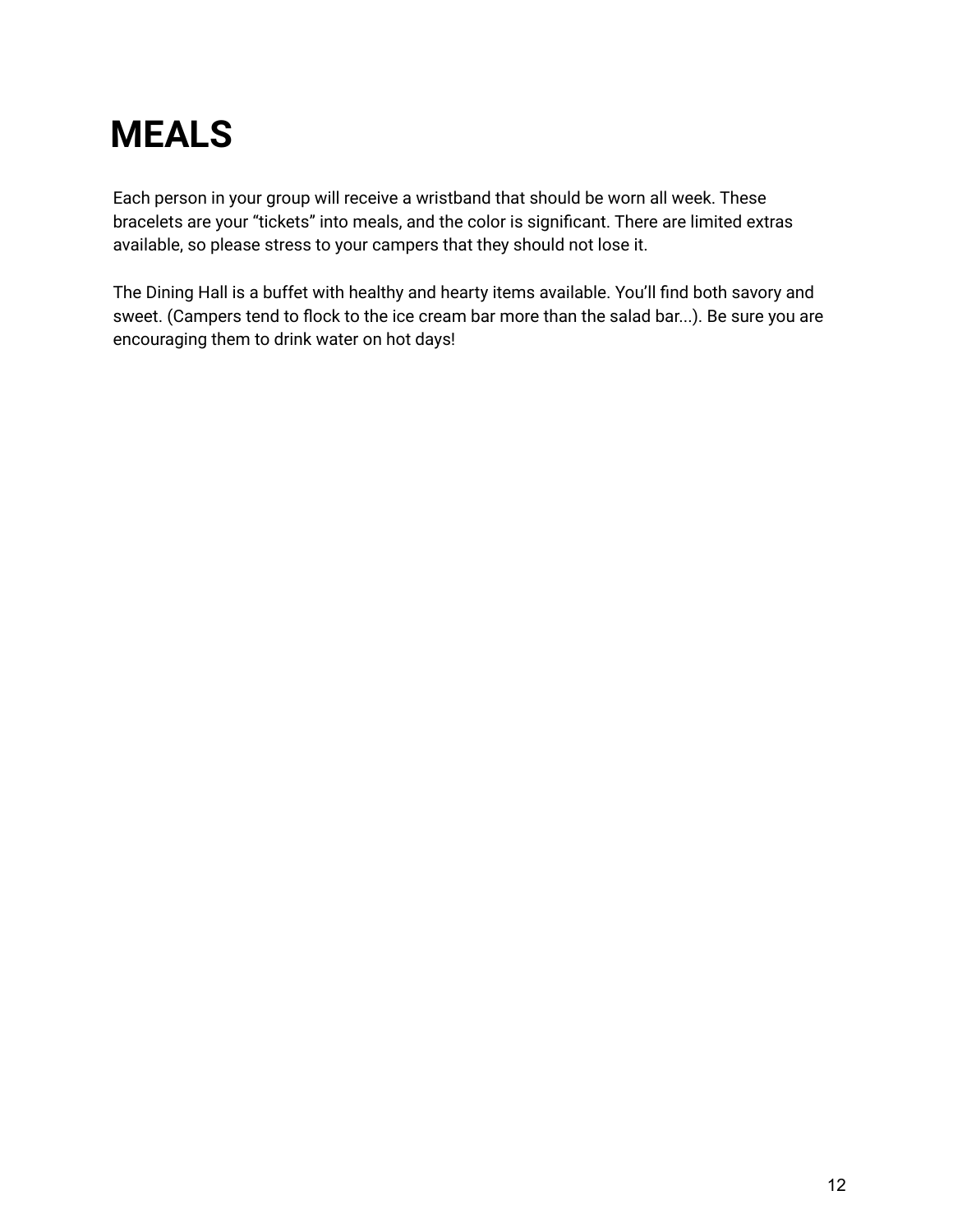# **ON THE POINT**

This is an optional devotional each morning on Lone Tree Point, behind Roger Williams. There will be acoustic music and a short message. Perhaps most importantly: Our counselor care team provides coffee for all counselors who brave this early hour with their students. Please bring your own mug and help us save the environment!

If you are new to Great Escape, we want to make you aware that this early morning time is very popular, even though that seems crazy for middle schoolers!

It is 100% fine if some campers attend and some stay in bed.

Be prepared to go straight to breakfast, quiet time, and recreation after On the Point. There won't be much time to go back to your dorm room.

## **QUIET TIME**

One of the most important parts of the day! While it isn't crazy like recration or as glitzy as sessions, quiet time gets us started with the right mindset each day. It is a vital part in training these teens in what it looks like to follow Jesus. Please be sure your campers get to the amphitheater by 9AM so they don't miss this important time.

An adult volunteer will be there to give a "good morning!" and a few instructions. Then, campers and counselors will spread out and find their own space to complete the devotions in the Quiet Time Books (handed out at registration).

Please do NOT use this time for a small group. We have built-in small group time in the afternoon. This time is for individual reflection, learning, and growth. We keep it at an age-appropriate time length. If your campers are struggling with the length, challenge them and encourage them that they can do it! The more they put in, the more they will get out, just like practicing piano or lifting weights.

Everyone will need their quiet time books, Bibles, and pens. Rec team leaders will have baskets available to store these belongings during recreation. You won't have time to go back to your rooms, so everyone should be dressed for recreation (see next page)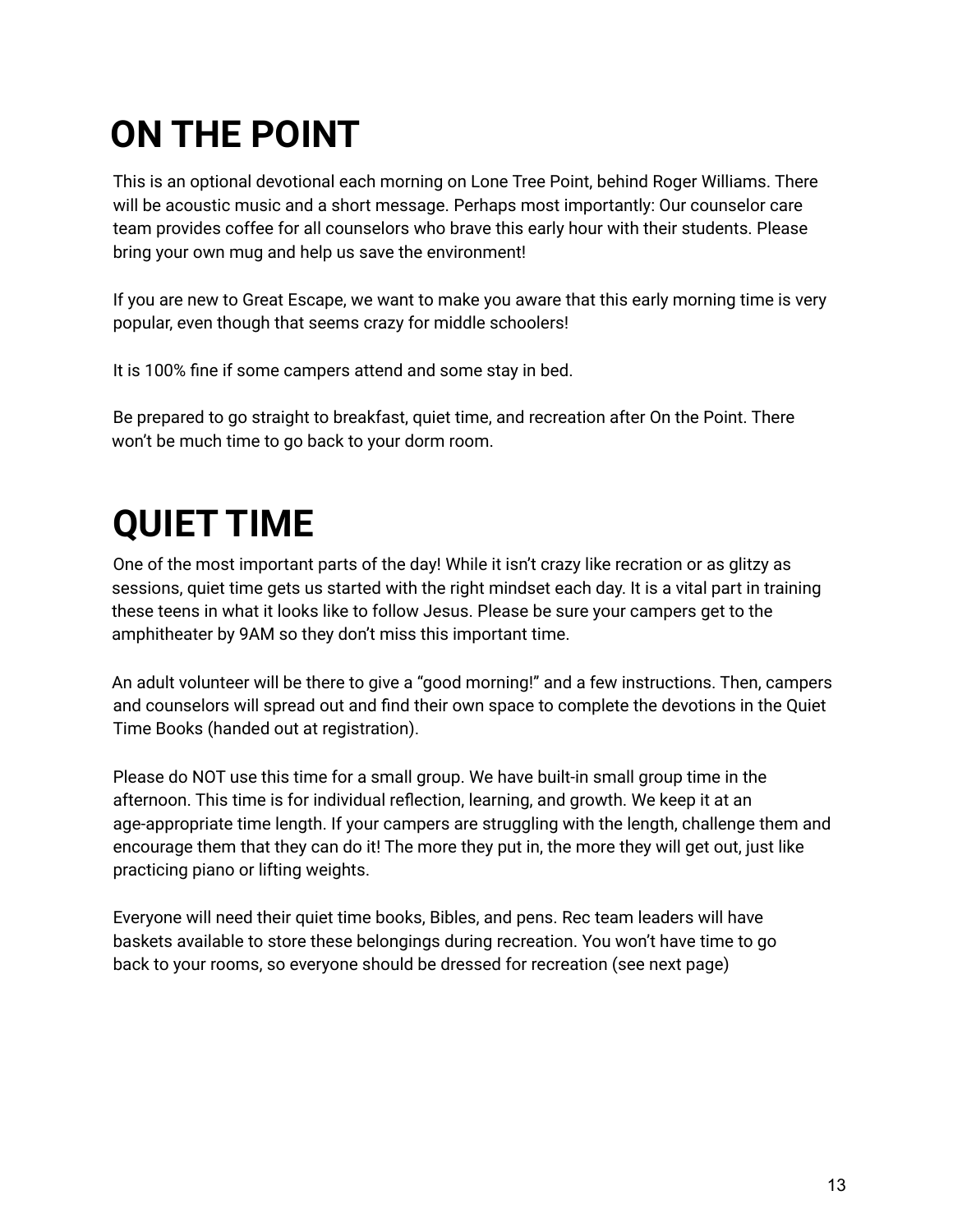# **RECREATION**

At the end of Monday night's session, your church will find out their recreation team, led by a Work Crew Team Leader. Some smaller churches will be combined to form one team, while larger churches may be divided into multiple teams; this is to create equitable team sizes for the most fun game play possible! Our Recreation Team will provide more directions at registration. It is always so exciting for everyone to find out their team name and Work Crew team leader at the end of Monday night's session!

You will spend one morning (Tues, Weds, Thurs) on each of three different fields. In the daily counselor newsletter, there will be a chart with team names and field locations for each day. Be sure to keep tabs on which field you are going to so that your campers (and you!) are prepared.

#### **Lake Rec**

Located along the lake, visible from the auditorium. Lots of water games! Wear bathing suits with shirt/shorts over them. Bring towels. Wear shoes or sturdy sandals, and be prepared to take them on and off as you play different games. Soggy socks and tennis shoes are a bummer, so think about your shoe choice.

#### **Field Rec**

Located a bit up the road (Work Crew will lead you there), there will be crazy games galore! Closed-toe shoes are a must. This field also uses a super fun color powder which makes for awesome games, but can cause staining on clothes. Please bring clothes that you are okay with getting color powder on, and an old towel for rinsing off after.

### **Field X**

Located even further up the road (again, you will be paraded there by Work Crew), this is our wildest field. Wear clothing that can be completely ruined! You will get MESSY. *At the end, do NOT go back to your dorms until you have cleaned off completely in the lake*. We will provide trash bags on your way back to the room to store your gross clothing.

### **Friday: SHAVING CREAM WAR!**

The highlight of the week for many campers is the giant shaving cream war on Friday morning. Your church should bring 1 can of shaving cream for each camper, and turn it in at registration. We suggest collecting it before the bus ride so there are no shaving cream emergencies on the drive. #middleschoolers.

We ask campers not to attack faces, but there are always some mishaps. We will have eye wash stations outside the boundary of the war zone.

We have a strict "no shaving cream outside of the fence" policy. We also do not allow campers to have whole cans of shaving cream. Members of Work Crew will squirt the shaving cream into their hands. Please help us enforce these rules. (THANKS!)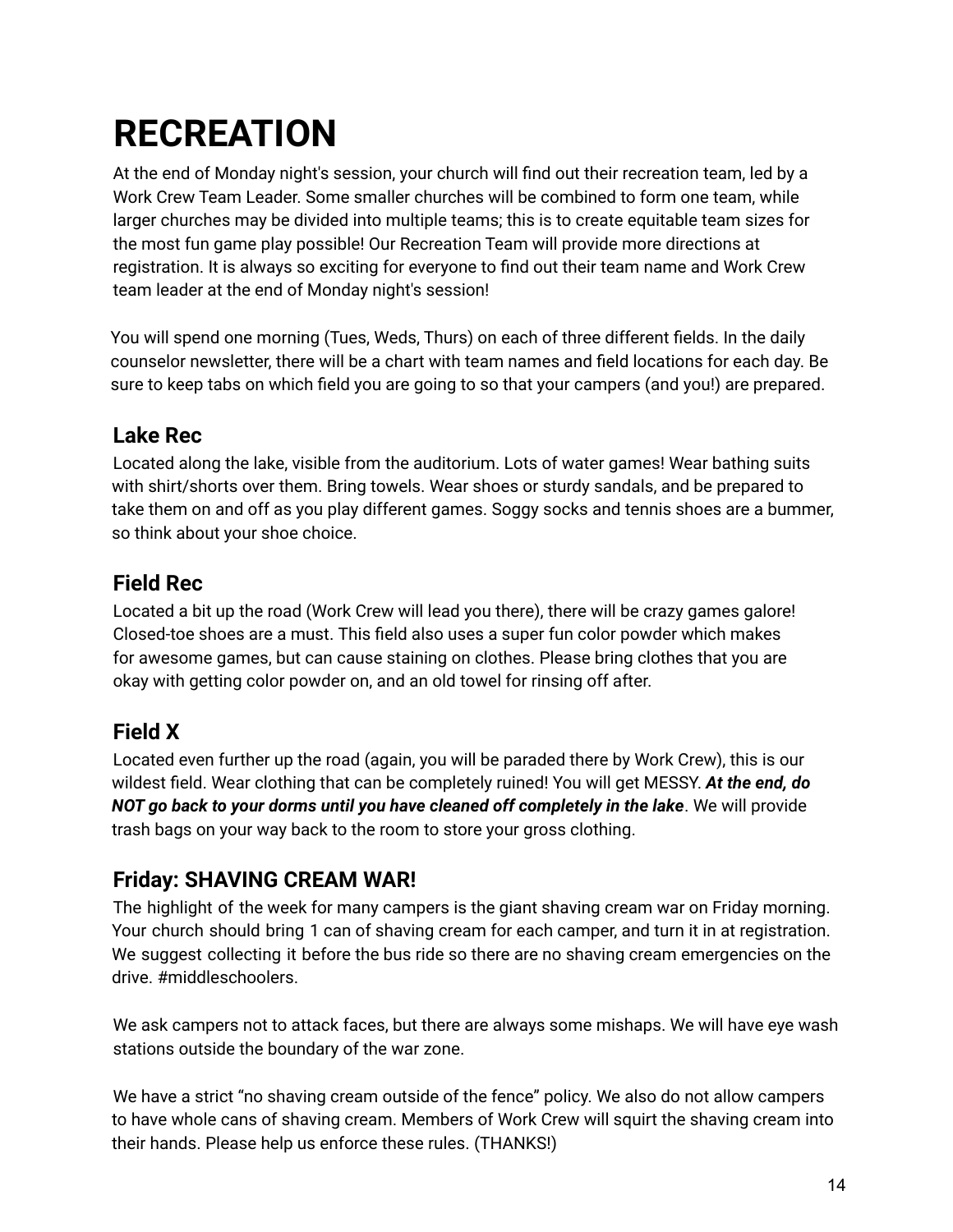## **SESSIONS**

Afternoon and Evening sessions take place in the auditorium. There will be a live worship band, skits/drama, videos, interactive games, an engaging main speaker, and so much more.

### **Things to Know**

- Seating is by wristband color. Be sure to pay attention to signage, as your seating location will change each session.
- We are always working on the perfect decibel level that is both fun and safe, but it sometimes gets a bit loud! If you have campers or counselors sensitive to noise, we suggest they bring some ear plugs along. Think rock concert with lots of screaming fans.
- If one of your campers has sensory needs, there will be a sensory room provided on the lower level below the auditorium. This is still a worshipful space and is intended for quiet reflection. An adult volunteer will be present to facilitate this time. The sensory room is not for those wanting to throw a frisbee or nap. Please only send campers with actual sensory sensitivities.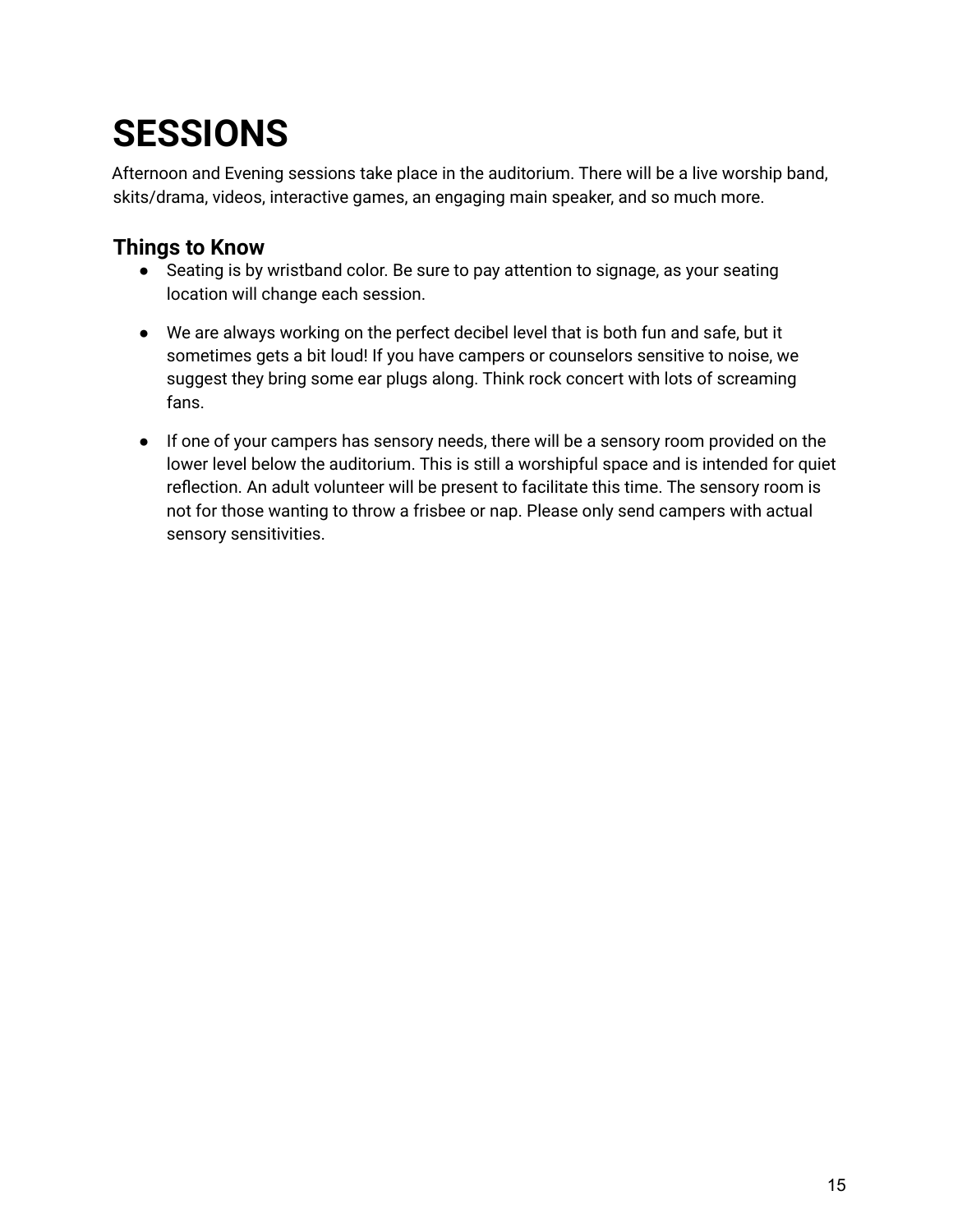## **SMALL GROUPS**

After each afternoon session, there will be approximately one hour for small groups. As the head counselor or youth leader from your church, please divide your group among your counselors. Do this however is best for your church and your kids. Separate by gender, separate by age, mix them all up... Whatever is most natural for you and your group.

They may not be sitting together in the afternoon session, so you should pick a spot for everyone to meet, or each small group should discuss this at the beginning of camp. Where will we meet up after the session?

Spread out all over camp. Find a great spot. Enjoy the shade, the beach, a dorm lobby, wherever!

### **AFTERNOON ADVENTURES/TOURNAMENTS**

There are so many options during afternoon free time! Here are the basics:

#### **Tournaments**

There will be multiple tournaments each day, ranging from soccer to spelling bees!

#### **Afternoon Adventures**

Less competitive, but just as fun: We will have activities including the forever favorite: banana boating. Most of these activities require signing up the morning of, and some cost a small fee (nothing over \$5).

#### **Crafts**

We have a TON of craft supplies available every day in the craft building. Draw, paint, make friendship bracelets, and more! And of course, there is the annual **TIE DYE DAY!!** This is a camper favorite. Bring your own item to tie dye or purchase a Great Escape shirt for **\$6**.

#### **Free Time & Swimming**

If none of that is enticing to your campers, they can use the afternoon for free time. We encourage you to set some ground rules for your group, such as "always stay in groups of at least 3" and "no swimming without an adult present." (\*There is no lifeguard on duty. All swimming at Green Lake is at your own risk\*). We also highly recommend a "no hanging out in the dorm rooms during free time" rule. Get outside! It's camp!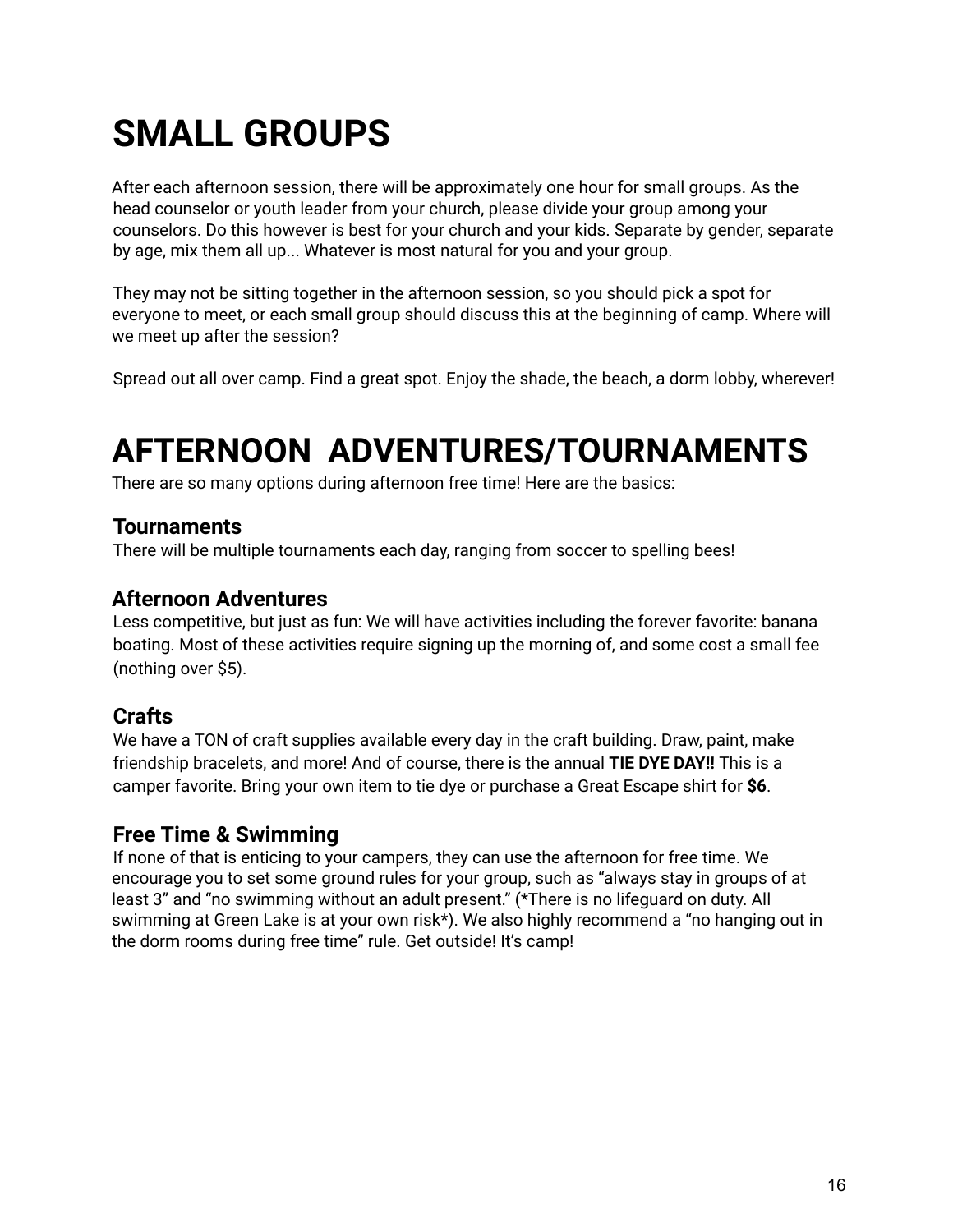## **AFTERMATH**

Each evening, there will be an "aftermath" that takes place after the evening session. Be sure to **pay close attention to Thursday**, as this is a time when you are responsible for planning for your group!

#### **Monday - Team Party**

Churches will be divided into their teams, will meet their Work Crew team leader, and get to know their teammates.

#### **Tuesday - Night Game**

There will be a highly-themed and highly-fun game in the dark! All you need to do is listen for instructions and have a blast.

#### **Wednesday - Commitment Night**

We think the traditional last-night-of-camp-commitment-night is a beautiful thing, but we take a slightly different approach. We want to offer this experience in the middle of the week, giving campers the opportunity to talk with counselors for two more days after making any life-changing decisions. We think this is better preparation for returning home as a new creation. With that being said, we also work hard to not manufacture a spiritually fake evening. We provide an extended worship experience and an invitation to follow Christ. There will be an invitation for campers to come forward if they have made a decision, but there is no pressure. When they come forward, a counselor from your church (preferably the youth pastor or head counselor) will be there to pray with them. Keep your ears open for more instructions during counselor meetings. The bottom line is that high numbers of decisions are not our priority. We would be just as thrilled and celebrate just as much over one camper discovering Christ's love as we would over hundreds. Is there anything better than watching a student experience the joy and freedom of life with Jesus??

### **\*\*\*Thursday - Extended Family Time\*\*\***

You know your group better than we do! What does your group need? A laid back campfire with some guitars around one of the many fire pits available through Green Lake (reserve at the front desk)? A reflective time for sharing everyone's camp experiences? A game night with junk food and lots of laughter? This night is free for you to use. We just ask that your campers are accounted for and not left to roam freely after dark. Get to bed at a reasonable time.

### **Friday - End of Camp Party**

This is a night for taking your themed costumes to the next level! The party is short (so don't be surprised when it ends!) so you can get back to your rooms and pack. This year's party will take place in the auditorium and will include Wilderness / campfire themed activities and fun. Think: yard-games, Kool-aid, campfire songs and more!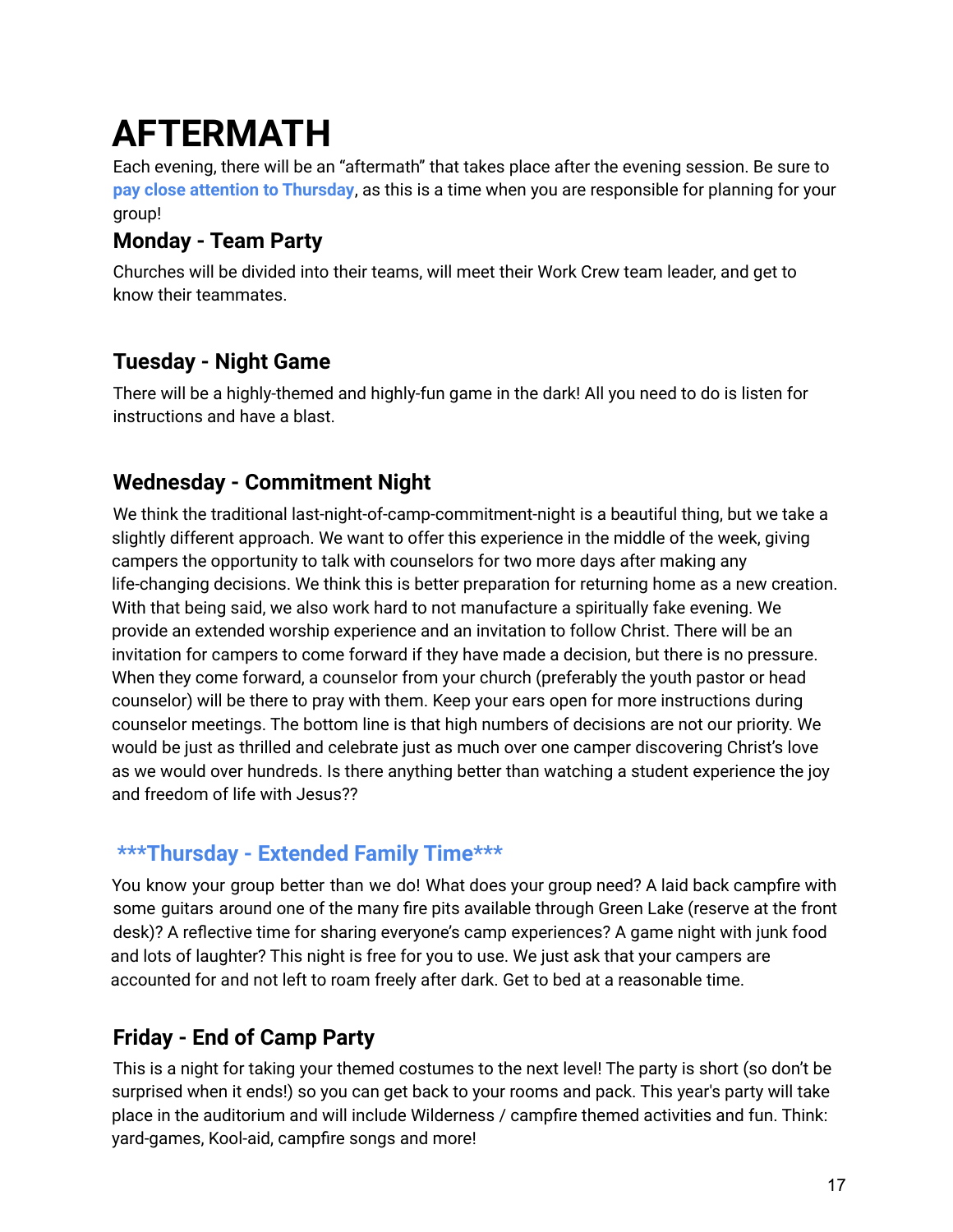## **FAMILY TIME**

Each night, at the very end of the day, you will have time to debrief with your church. We will assign you to a space that is the appropriate size for your group, and you will get that assignment at registration. Be sure all of your kids know the location, as they may be coming from different places after the Team Party or Night Game.

Family time is yours to plan. Most groups use this as a relaxed time of sharing about the day. Some sample questions to ask your group:

- What was the best and worst part of your day? (You can call this thorns and roses, highs and lows, happies and crappies, etc.)
- Where did you see God today?
- What did you learn about yourself today?
- What did you learn about God today?

If you have a huge group, you can break up into smaller groups or stay all together. Whatever works for your group! Try to keep the rowdy-ness at a minimum. This is their time to start slowing down and turning in for the night.

Give announcements for the next day. Tell them how much you love them. Point out times when they were awesome today. Set a reasonable curfew. They should have enough time for a quick shower and a little bit of hang out time in their room. They will have a long day tomorrow, and sleep is important!

One church's BRILLIANT idea (not mandatory, but want to share the love of this great plan): After all the doors are shut for the night, go to the hallway and put a strip of masking tape connecting the door frame and part of the door of each room. Campers cannot open the door without disturbing the tape, and they will not be able to put the tape back in place. Let them know that you will check every door's tape early in the morning to be sure no one snuck out.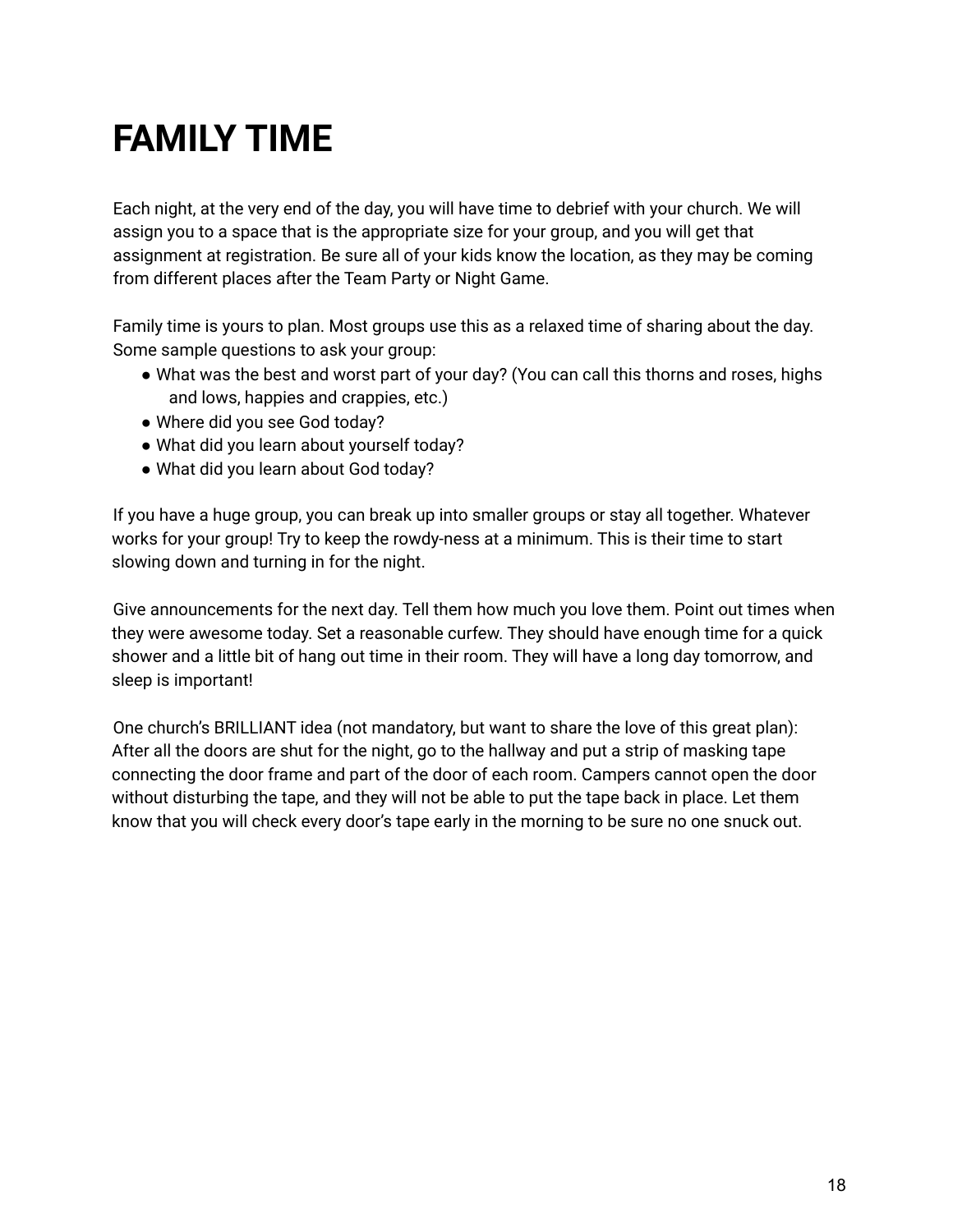## **WHO IS WHO?**

#### **Work Crew**

High school and college students who have paid and committed to serving the campers. Their roles include facilitating quiet times, group games, security, set up and tear down, and numerous logistical tasks. (We would LOVE to have some of your youth join our Work Crew next year! Applications are usually due in early spring. Your interested youth should keep an eye on ycmhome.org to watch for the application to go live, usually in January)

### **Adult Volunteers**

Made up of caring adults from across the nation (this year we have folks from as far as Florida and Colorado!) who love The Great Escape and volunteer time throughout the year to create this experience.

### **Planning Team**

A small team of Adult Volunteers who coordinate the logistics of camp and lead teams of Adult Volunteers and Work Crew.

#### **Counselors**

That's you! Counselors are the adults who come with church groups and spend the most relational time with campers.

#### **Counselor Care Liaisons**

A small team of Adult Volunteers dedicated to YOU. Below is their contact information. Get in touch with any and every question, comment, or concern!

Kira Hanson (262) 366-3698 Grace Rowland (262) 389-0302 Olivia Schroeder (217) 779-8433 Jay Sanders (414) 791-9863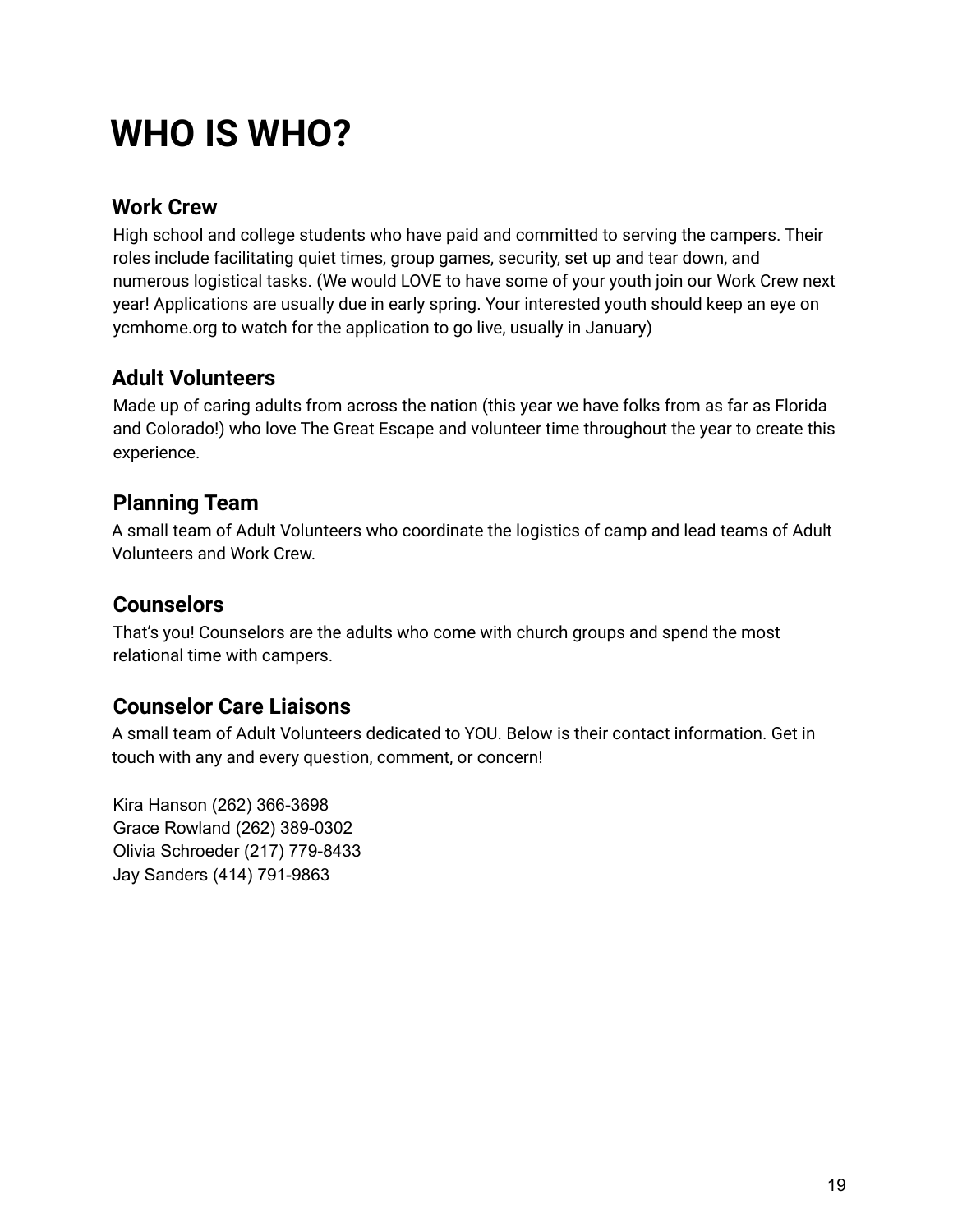## **Camp Rules & Regulations**

While at The Great Escape, students are asked to be respectful of people and property, have a good attitude, and abide by The Great Escape and conference regulations.

If a student fails to comply with the rules stated here or respond to the discipline of a counselor, he/she may be sent home at the parent's expense, based on the discretion of the student's group leader. A counselor may be sent home at the discretion of the group leader or Great Escape directors.

While at camp, we will provide the security for outside your rooms. Your counselors will be responsible for your youth while in their rooms.

#### **Four Ms to Remember**

- 1. Be at all MEALS and be on time
- 2. Be at all MEETINGS (sessions and activities)
- 3. No MESSING around
	- No guys in the girls' housing AND No girls in the guys' housing
	- NOTE: Violations could lead to expulsion from camp
- 4. Be MODEST in how you dress

#### **Camp Rules**

- 1. Your wristband is your meal ticket. Do not remove it!
- 2. Obey the camp curfew set by your youth pastor (camp directors will step in if the curfew is unreasonable)
- 3. Damage done to the dorm properties and the meeting rooms are the responsibility of the group and/or person involved
- 4. Firecrackers/fireworks, alcoholic beverages, tobacco products (including e-cigarettes), drugs, and weapons of any kind are forbidden.
- 5. No food or dishes allowed outside the dining hall.
- 6. Do not remove or rearrange your furniture.
- 7. Do not knock out screens, drop articles, or lean out of windows.
- 8. Campers are not allowed off-campus without a counselor
- 9. Male campers are not allowed in girls' housing and visa versa. Violation of this rule may lead to expulsion from camp.
- 10. Rooms must remain locked at all times.
- 11. Room keys must remain with campers at all times (absolutely do NOT place room keys under doors or anywhere in the vicinity of the rooms).
- 12. In-room telephones may be used in EMERGENCIES ONLY!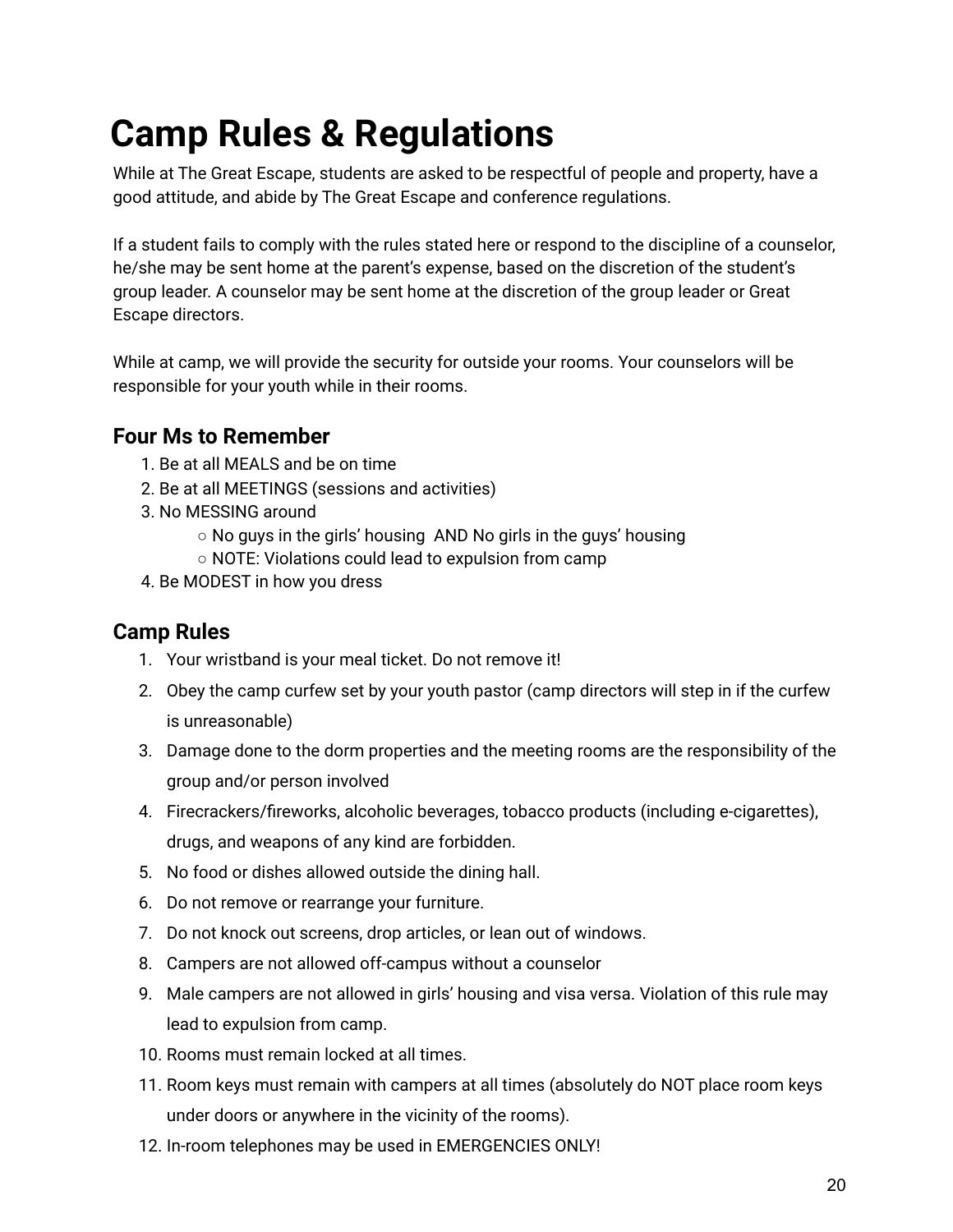#### **Sexual Misconduct Policy**

We live in an increased awareness of human rights. It is in that spirit that certain guidelines have been established in order to assure that everyone's rights are protected, as well as the reputation of Youth Conference Ministries (YCM).

- 1. At no time will counselors be in compromising positions with kids.
- 2. There should be absolutely no physical contact that can be interpreted as sexual advances made toward any camper or any conference participant.
- 3. Adult counselors should not walk at night alone with campers
- 4. Adult counselors should not involve themselves in in-depth counseling with campers of the opposite sex in secluded areas.
- 5. The basic emphasis of these guidelines is to state clearly that there should be no inappropriate sexual conduct between counselor and campers, counselors and counselors, and campers and campers.
- 6. When adult counselors are notified of inappropriate conduct by anyone, they must immediately report it to The Great Escape directors. Since the person in question may be a minor, state laws will be followed.